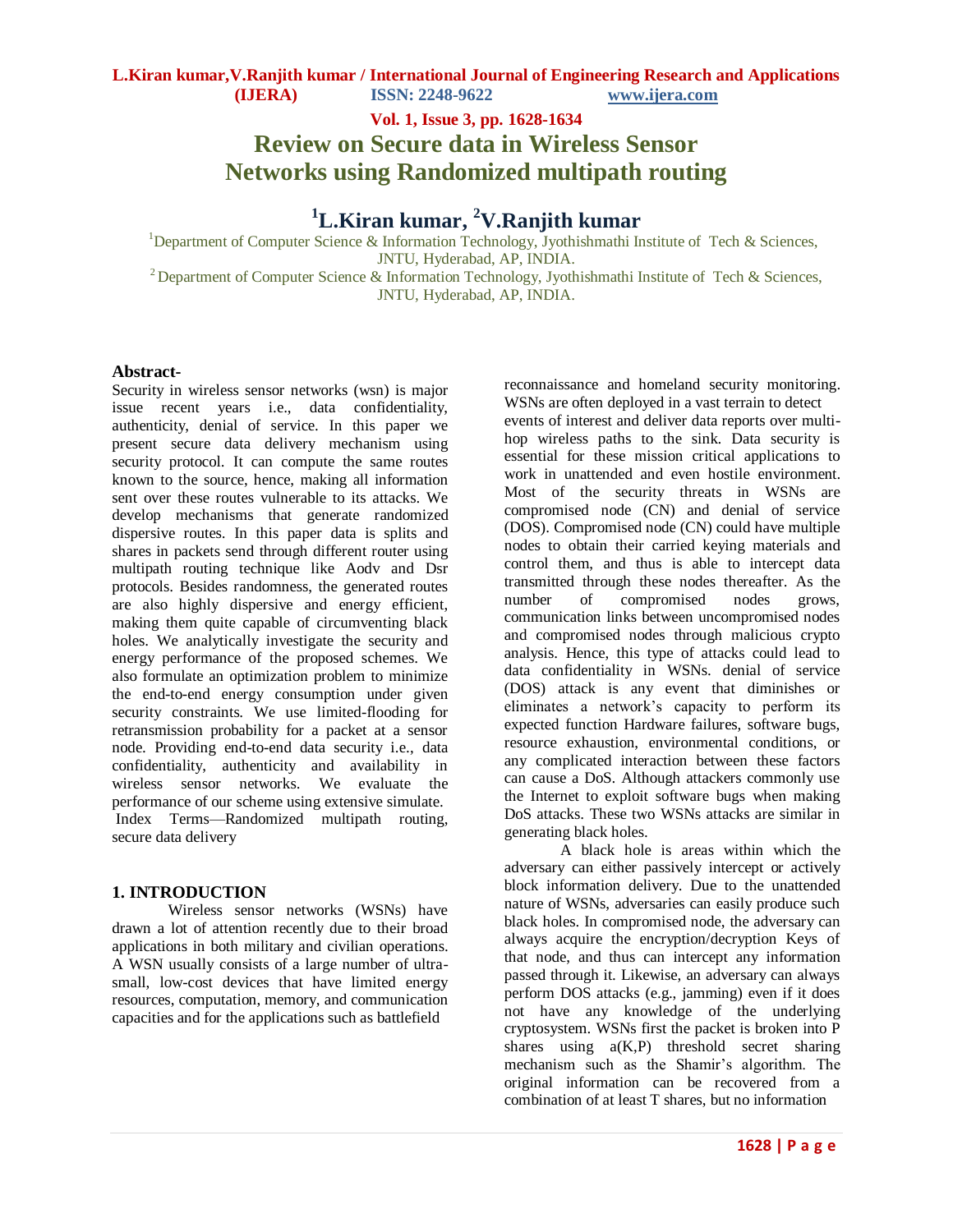## **Vol. 1, Issue 3, pp. 1628-1634**

can be guessed from less than P shares. Second, multiple routes from the source to the destination are computed according to some multipath routing algorithm. These routes are node-disjoint or maximally node-disjoint subject to certain constraints (e.g., in-hop routes). The P shares are then distributed over these routes and delivered to the destination. As long as at least P-k+1 (or P) shares bypass the compromised nodes, the adversary cannot acquire the original packet

In this paper, we propose a randomized multipath routing algorithm that can overcome the above problems. In this algorithm, multiple paths are computed in a randomized way each time an information packet needs to be sent, such that the set of routes taken by various shares of different packets keep changing over time. As a result, a large number of routes can be potentially generated for each source and destination. To intercept different packets, the adversary has to compromise or jam all possible routes from the source to the destination, which is practically not possible.

## **2. RELATED WORK**

## **Evaluation of Existing Security Designs in WSNs**

In this section, we review existing security designs in the literature and evaluate them according to the above mentioned three data security requirements. We show that due to lack of end-to-end security guarantee, existing security designs fail to provide satisfactory security strength and are vulnerable to many types of attacks.

## *Limitations of existing key management schemes:*

Symmetric secret key pre-distribution is viewed as the most practical approach for establishing secure channels among sensor nodes because of the resource limitations in WSNs. In the past few years, many secret key pre-distribution schemes have been proposed. By leveraging preloaded keying materials on each sensor node, these schemes establish pair wise keys between every two neighbor nodes after network deployment, and thus realize a hop-by-hop security paradigm. The security strength of these schemes is analyzed in term of the ratio of compromised communication links over total network communication links due to node compromise. Two types of node compromise are considered: random node capture and selective node capture, which differ in the key distribution information available to the attacker. Then to compromise the whole network communication, the attacker has to capture at least several hundreds of sensor nodes even under selective node capture attacks.

However, all these schemes assume a uniform wireless communication pattern in WSNs. Therefore, they are highly vulnerable to communication pattern oriented node capture attacks, because data of interest in WSNs are usually generated from the event happening area and transmitted all the way to the sink. Data confidentiality can be easily compromised due to lack of end-to-end security guarantee, since compromising any intermediate node will lead to the disclosure of the transmitted data. Therefore, the attacker only needs to compromise a relatively very small number of nodes to be able to obtain all the data transmitted in the whole network. According to the observed communication pattern and network topology. The inherent reason is that the hop-by-hop security paradigm can only protect local communications but fails to provide strong protection to the most valuable node-to-sink data, which is of more interest to the attacker. At the same time, as the attacker could decrypt the intercepted data, it could, therefore, freely manipulate them to deceive the sink and hence severely affect data availability. The lack of end-to end security association also makes it hard, if not impossible, to enforce data authenticity.

## **DATA SECURITY REQUIREMENTIN WSNs**

The requirements of data security in WSNs are basically the same as those well defined in the traditional networks, that is, data confidentiality, authenticity and availability Data should be accessible only to authorized entities (usually the sink in WSNs), should be genuine, and should be always available upon request to the authorized entities. More specifically, the above three requirements can be further elaborated in WSNs as follows:

**Data Confidentiality**: In WSNs, data of interest usually appear as event reports sent by the sensing nodes from the area of occurrence via multihop paths to the sink. As the communication Range of sensor nodes is limited, the reports will be relayed by the intermediate nodes before finally reaching the sink. Hence, the requirement on data confidentiality In WSNs is naturally: as long as the event sensing nodes are not compromised, the confidentiality of the corresponding data report should not be compromised due to any other nodes' compromise including the intermediate nodes along the report forwarding route.

**Data Authenticity**: Data reports collected by WSNs are usually sensitive and even critical such as in military applications, and hence, it is important to ensure data authenticity in addition to confidentiality. Since the undetected compromised node(s) can always send false reports, cryptography alone can not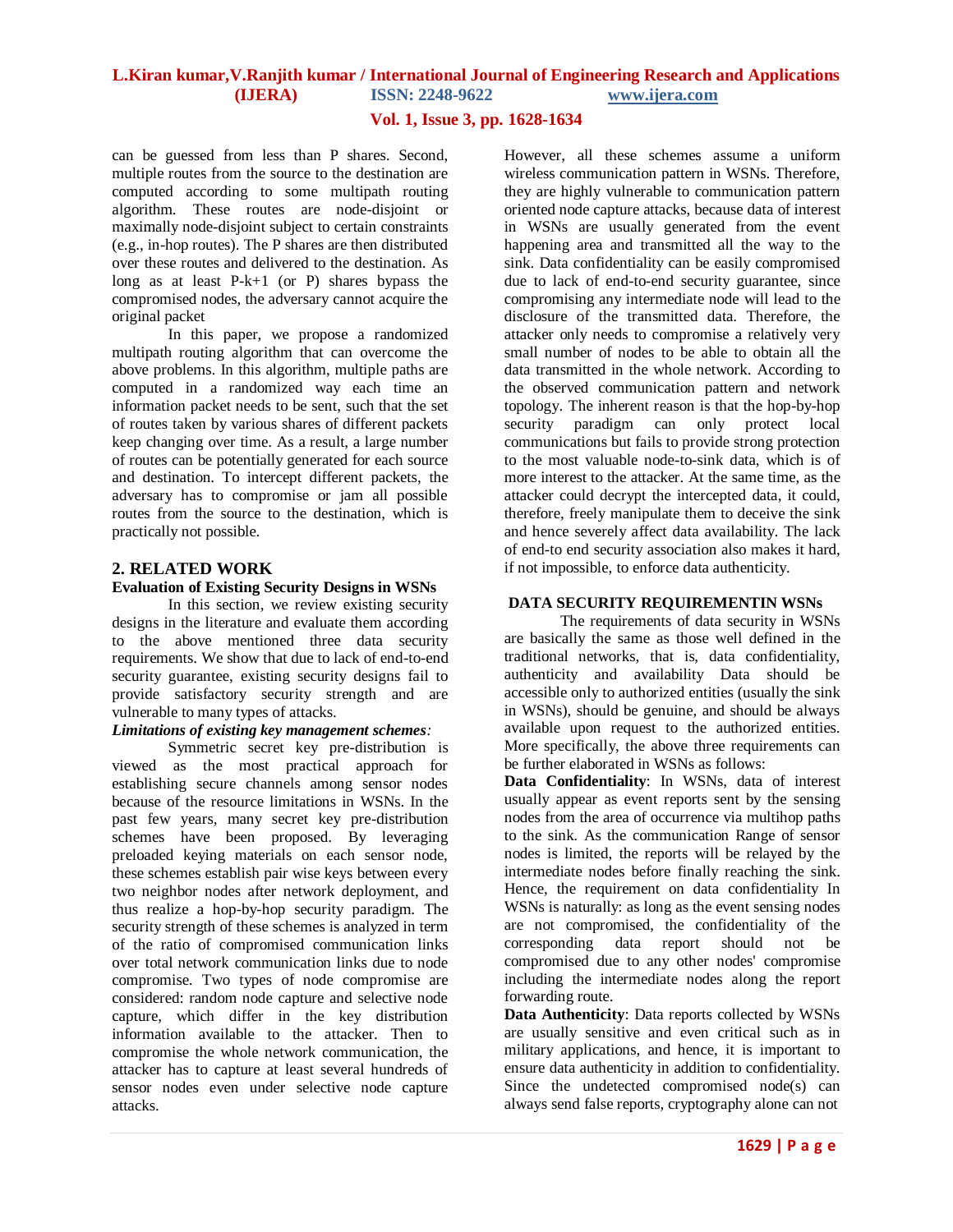## **Vol. 1, Issue 3, pp. 1628-1634**

efficient.

fully prevent such attacks. However, if we require that a valid report be collectively endorsed by a number, says  $P(P > 1)$ , of sensor nodes which sense the event at the same time, we can protect data authenticity to the extent that no less than P compromised nodes can forge a valid report. Furthermore, by exploiting the static and location aware nature of WSNs, we can require that a legitimate event report corresponding to certain area be only generated by the collaborative endorsement of no less than P nodes of that area. That is, to generate a valid report on a non-existing event happening in a certain area, the only way is to compromise P nodes in that area.

**Data Availability**: Since node compromise is usually inevitable in large-scale WSNs, it is rather important to prevent or be tolerant of the interference from compromised nodes as much as possible to ensure data availability. Therefore, security designs should be highly resilient to node compromise and the resulting attacks such as report disruption and selective forwarding attacks. In-network securityrelated processing such as false data filtering is vital to save scarce network resources and to prolong network lifetime.

## **3. SPLIT AND RANDOMIZED DISPERSIVE MULTIPATH ROUTING**

We explore the potential of random dispersion for information delivery in WSNs. Depending on the type of information available to a sensor, we develop four distributed schemes for propagating information "shares": purely random propagation (PRP), directed random propagation (DRP), no repetitive random propagation (NRRP), and multicast tree assisted random propagation (MTRP). PRP utilizes only one-hop neighborhood information and provides baseline performance. DRP utilizes two-hop neighborhood information to improve the propagation efficiency, leading to a smaller packet interception probability. The NRRP scheme achieves a similar effect, but in a different way: it records all traversed nodes to avoid traversing them again in the future. MTRP tries to propagate shares in the direction of the sink, making the delivery process more energy



Fig-1 secure sharing phase

We theoretically evaluate the goodness of these dispersive routes in terms of avoiding black holes. We conduct asymptotic analysis (i.e., assuming an infinite number of nodes) for the worstcase packet interception probability and energy efficiency under the baseline PRP scheme. Our results can be interpreted as the performance limit of PRP, and a lower-bound on the performance of the more advanced DRP, NRRP, and MTRP schemes. Our analysis helps us better to understand how security is achieved under dispersive routing. Based on this analysis, we investigate the trade-off between the random propagation parameter and the secret sharing parameter. We further optimize these parameters to minimize the end-to-end energy consumption under a given security constraint.

We conduct extensive simulations to study the performance of the proposed schemes under more realistic settings. Our simulation results are used to verify the effectiveness of our design. When the parameters are appropriately set, all four randomized schemes are shown to provide better security performance at a reasonable energy cost than their deterministic counterparts. At the same time, they do not suffer from the type of attacks faced by deterministic multipath routing.

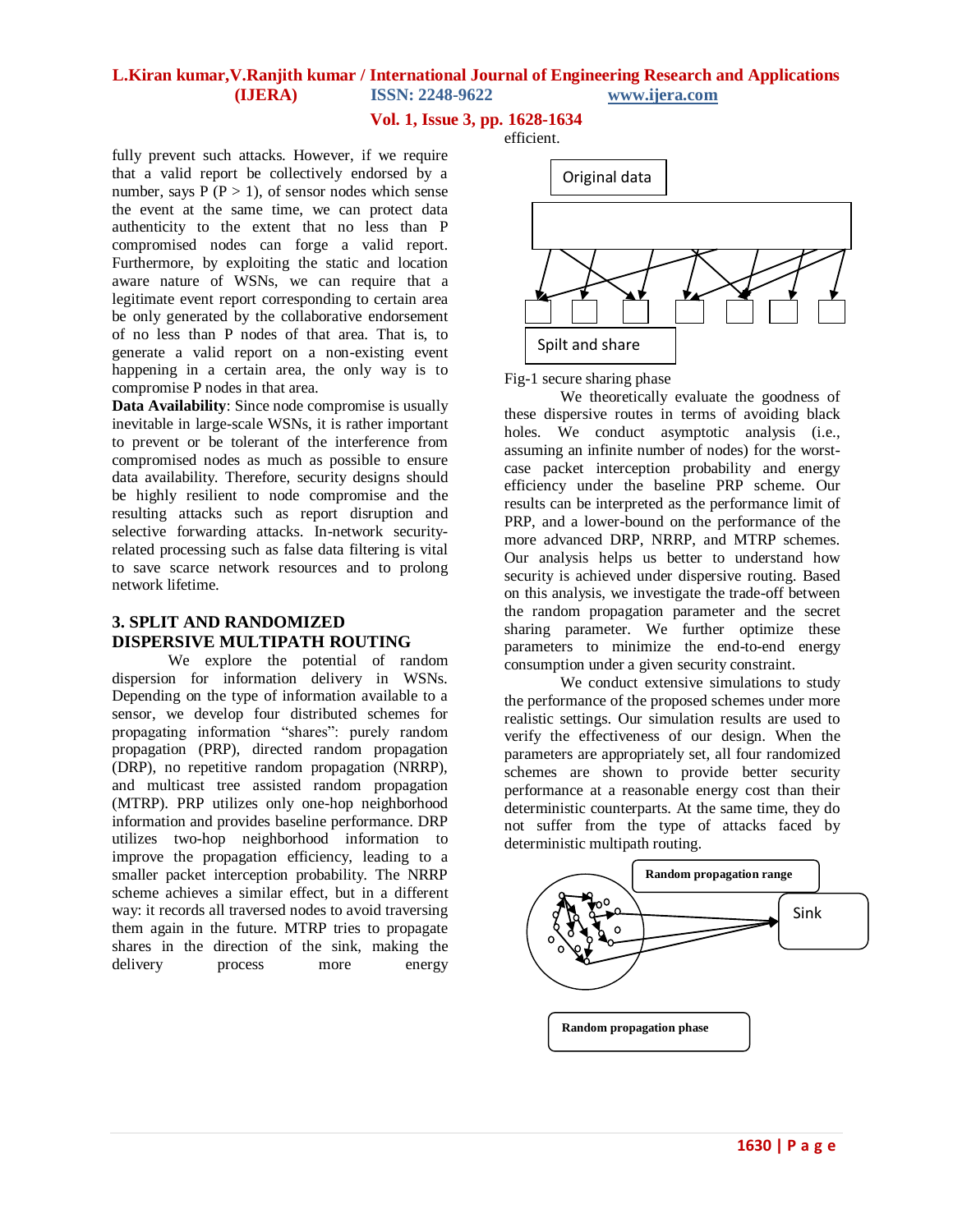**Vol. 1, Issue 3, pp. 1628-1634**

Fig-2: Randomized dispersive routing

# **4. RANDOMIZED RELIABLE MULTIPATH DELIVERY**

## **I. Overview**

As illustrated in Fig. 1, we consider a threephase approach for secure information delivery in a WSN: secret sharing of information, randomized propagation of each information share, and normal routing (e.g., min-hop routing) toward the sink. More specifically, when a sensor node wants to send a packet to the destination, it first breaks the packet into P shares, according to a (p, k)-threshold secret sharing algorithm, e.g., Shamir's algorithm. Each share is then transmitted to some randomly selected neighbor. That neighbor will continue to relay the share it has received to other randomly selected neighbors, and so on. In each share, there is a PPL field, whose initial value is set by the source node to control the total number of random relays. After each relay, the PPL field is reduced by 1. When the PPL value reaches 0, the last node to receive this share begins to route it toward the sink using min-hop routing. Once the sink collects at least P shares, it can reconstruct the original packet. No information can be recovered from less than P shares.



Fig -3 Implication of route depressiveness on bypassing the black hole

The effect of route depressiveness on bypassing black holes is illustrated in Fig. 3, where the dotted circles represent the ranges the secret shares can be propagated to in the random propagation phase. A larger dotted circle implies that the resulting routes are geographically more dispersive. Comparing the two cases in Fig. 2, it is clear that the routes of higher depressiveness are more capable of avoiding the black hole. Clearly, the random propagation phase is the key component that dictates the security and energy performance of the entire mechanism.

### **II. Random Share Allocation**

The second issue is how to select the paths, how to choose an appropriate value of (*T, N*), and

how to allocate the shares onto each selected path such that the maximum security can be achieved. We consider the case that a message is compromised due to compromised nodes. We assume that if a node is compromised, all the credentials of that node will be compromised. So the message shares traveling through that node are all intercepted and recovered. Given the available independent paths and their corresponding security characteristics, the fundamental objective is to maximize the security by allocating the shares in such a way that the adversary has to compromise all the paths to recover the message. The simplest and most intuitive share allocation scheme is to choose *N* as the number of available paths, apply (*N,N*) secret sharing, and allocate one share onto each path. This will achieve the desired maximum security with least processing cost. However, in an ad hoc network, wireless links are instable and the topology changes frequently. Sometimes packets might be dropped due to the bad wireless channel condition, the collision at MAC layer transmission, or stale routing information.

In the case that packet loss does occur, this type of non-redundant share allocation will disable the reconstruction of the message at the intended destination. To deal with this problem, it is usually necessary to introduce some redundancy (i.e.  $P \le K$ ) in the split multipath scheme to improve the reliability, i.e. the destination would have better chance to receive enough shares for reconstructing the message. Generally speaking, security and reliability are two contradictive design goals - more redundancy implies better reliability but worse security. However, due to the salient feature of the threshold secret sharing, we develop the redundant split multipath feature of the threshold secret sharing, we develop the redundant split multipath share allocation which could tolerate certain packet losses while at the same time maintain the maximum security, i.e. forcing the adversary to compromise all the paths to compromise the message.

We formulate the share allocation into a constrained optimization problem, with the objective to minimize the message compromise probability. Our investigation to the optimal share allocation reveals that, by choosing an appropriate (P, K) value and allocating the shares onto each path carefully, we could improve the reliability by tolerating certain packet loss without sacrificing the security. The maximum redundancy we can add to the split multipath scheme without sacrificing security is identified. The optimal share allocation is proposed share allocation which could tolerate certain packet losses while at the same time maintain the maximum security, i.e. forcing the adversary to compromise all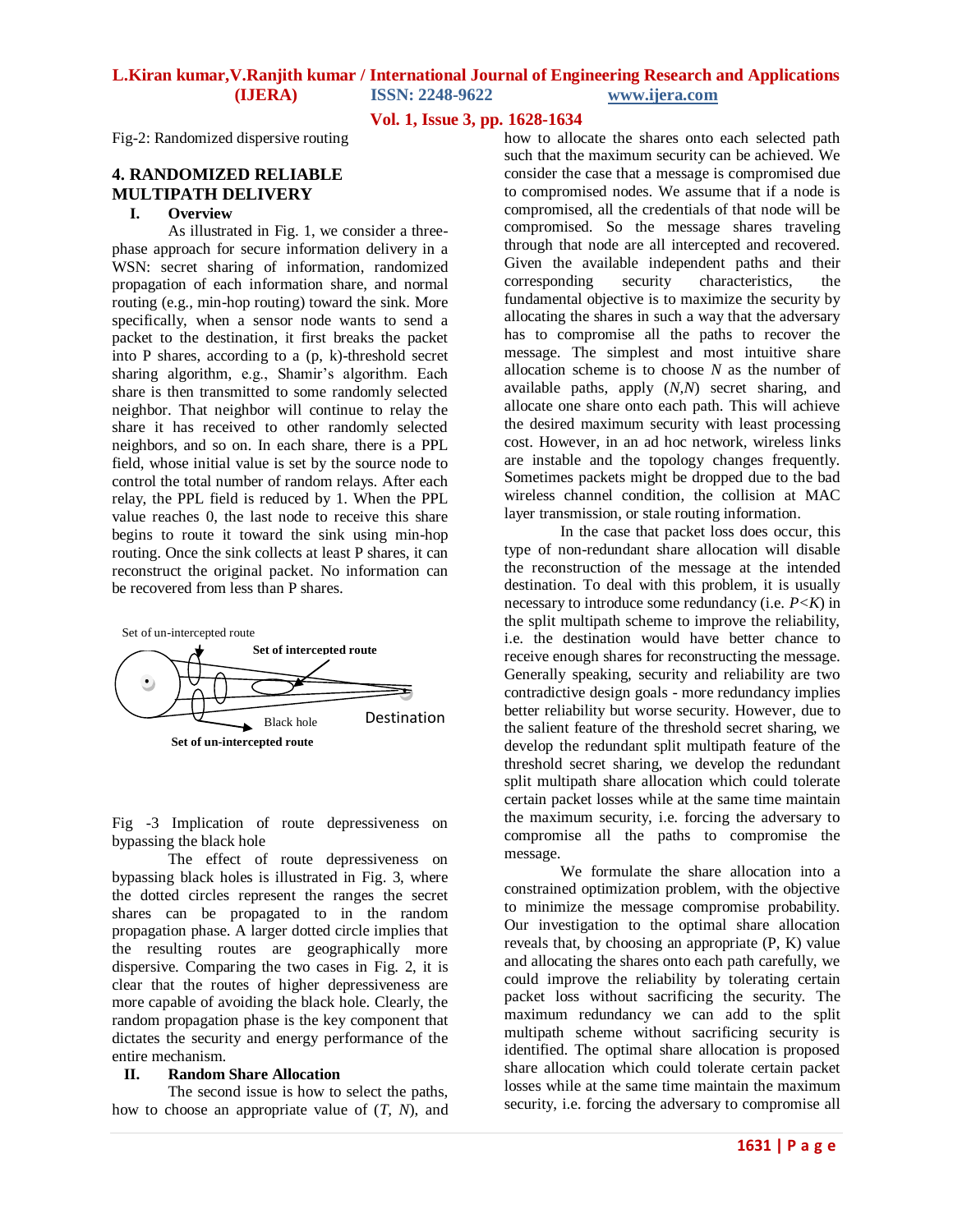## **Vol. 1, Issue 3, pp. 1628-1634**

the paths to compromise the message. We formulate the share allocation into a constrained optimization problem, with the objective to minimize the message compromise probability. our investigation to the optimal share allocation reveals that, by choosing an appropriate  $(P,K)$  value and allocating the shares onto each path carefully, we could improve the reliability by tolerating certain packet loss without sacrificing the security. The maximum redundancy we can add to the split multipath routing without sacrificing security is identified.

#### **5 SECURITY ANALYSIS**

Security analysis in our case must be done with respect to the number of node compromises. Three fundamental questions arise:

- 1. How many compromised nodes does an attacker need at best to eavesdrop successfully and break confidentiality for a given scheme? Also, which nodes should be attacked?
- 2. What is the minimal number of nodes an attacker needs to compromise to inject false data into the network? Which nodes should be chosen?
- 3. How many nodes must be compromised in order for an attacker to succeed in a DoS attack?

It is important to underline that an attacker might not have the choice of which nodes to compromise. In practice, if *n* nodes need to be compromised for an attack to succeed, the attacker may not have access to all of these *n* nodes. Also, if the attacker does not have full knowledge of the topology, it may also be difficult to guess the interesting nodes to compromise. It may be a requirement that an attacker needs to compromise more nodes than the theoretical threshold.

#### **A. Denial of service attacks**

There are two types of DoS attacks: those where attackers stop emitting data (let us call it nodata DoS attacks) and those where they send garbage data (let us call it garbage data DoS attacks). Note that no-data DoS attacks include the case where there is no attacker, but a sensor node simply goes down (e.g., because it runs out of battery power.) Garbage data DoS attacks are more difficult to handle. In the absence of data authentication, an attacker needs only to one path and send some garbage data on it. In this case, the sink has multiple possible outputs for but cannot tell which ones are valid. In the presence of data authentication, garbage-data DoS attacks are indistinguishable from no-data DoS attacks – invalid reconstructions are rejected as if the share had never arrived. No-data and garbage-data DoS attack in the

presence of need to prevent the sink from gathering *t*  valid shares. Therefore, an attacker needs to compromise at least p-k+1 distinct paths, i.e., in the worst case, p-k+1 nodes. If the attacker does not know the routing topology, it cannot do anything but compromise random nodes. Therefore, it will probably have to compromise more than p-k+1 node.

Let *te* and *td* be, respectively, the minimum number of compromised nodes required to eavesdrop communications and the minimum number of compromised nodes required to succeed in a DoS attack. From previous sections,  $te = t$  and  $td = p-k+1$ . Note that the higher *te*, the lower *td*. One can make a trade-off by choosing  $t \approx p+1/2$ . Any higher values would give better resistance to eavesdropping whereas any lower values will give better resistance to DoS attacks

#### **B. Security Definition**

For a given source sensor node, the security provided by the protocol is defined as the worst-case (maximum) probability that for the M shares of an information packet sent from the source, at least T of them are intercepted by the black hole.

Mathematically, this is defined as follows: Let the distance between the source s and the sink o be ds. As shown in Fig. 3, we define a series of N þ 1 circles co centered at s. For the ith circle, 1≤i≤N, the radius is iRh. For circle 0, its radius is 0. These N þ 1 circles will be referred to as the N-hop neighborhood of s. More specifically,



Fig. 3. Packet interception area, a six-hop random propagation example

We say that a node is i hops away from s if it is located within the intersection between circles i-1 and i. We refer o this intersection as ring i. For an arbitrary share, after the random propagation phase, the id of the ring in which the last receiving node, say w, is located is a discrete random variable with state space  $\{1,..N\}$ . The actual path from w to the sink is decided by the specific routing protocol employed by the network. Accordingly, different packet interception rates are obtained under different routing protocols. However, the route given by min-hop routing, which under high node density can be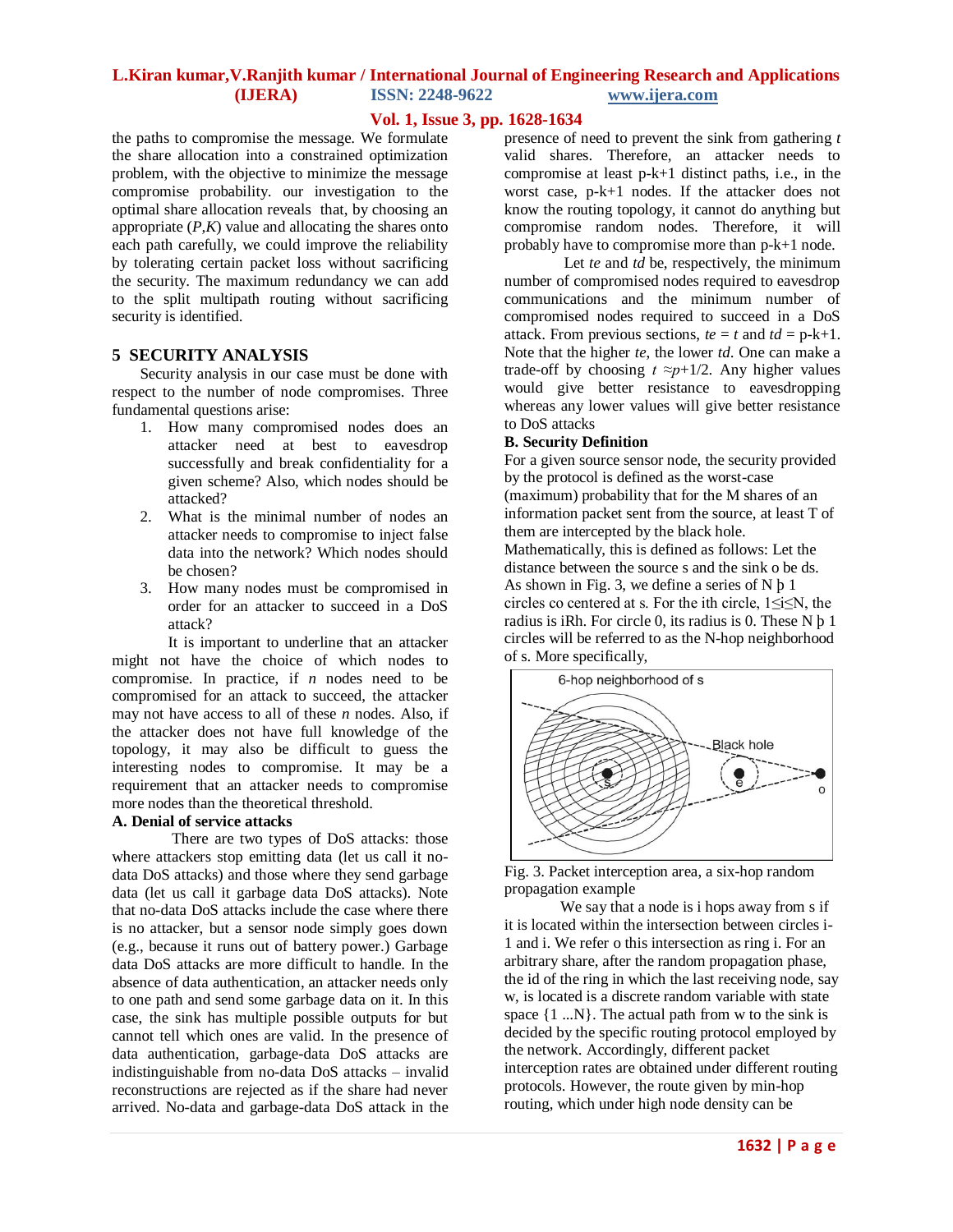## **Vol. 1, Issue 3, pp. 1628-1634**

approximated by the line between w and the sink, gives an upper bound on the packet interception rates under all other routing protocols. This can be justified by noting that min-hop routing tends not to distribute traffic over various intermediate nodes and only selects those nodes that are closest to the sink. As illustrated in Fig. 3, this path-concentration effect makes in-hop routing have a smaller traversing area of the paths, and thus is more prone to packet interception, especially when compared to powerbalancing routing protocols that build dispersive routes.



The worst-case scenario for packet interception happens when the points s, e, and o, in Fig. 3, are collinear (the shaded region denotes the locations of w for which the transmission from w to o using min-hop routing will be intercepted by E). Denote the distance between e and o by de. Given ds and de, when s, e, and o are collinear, the shaded region attains its maximum area, and thus gives the maximum packet interception probability. For ring i, denote the area of its shaded portion by Si. The interception probability for an arbitrary share of information is given by

$$
P_{I} = \sum_{i=1}^{N} Pr\{\varepsilon = i\} \frac{s_{i}}{Area\ of\ ring\ i} \quad (1)
$$

$$
\sum_{i=1}^{N} Pr\left\{ \varepsilon = i \right\} \frac{s_i}{\pi R^2 - \pi (i-1)^2 R_h^2} \quad (2)
$$

 Accordingly, the worst-case probability that at least K out of P shares are intercepted by E is given by

$$
P_s^{max} = \sum_{K=T}^{M} \binom{M}{K} P_I^K (-P_I)^{M-k}
$$

#### **C. Derivation of the Packet Interception Area** The derivation of Si falls into one of the following

three cases

*Case 1*: when  $iR_h \leq \frac{R_g d_g}{d_e}$  ring *i* is completely

covered by the shaded region. Therefore,

$$
S_i^{(case1)} = \pi[i^2 - (i-1)^2]R_h^2 1 \le i \le \frac{Reds}{reds}
$$
 (3)

*Case2*: when (i-1  $R_h \leq \frac{R_g d_g}{d_g} < iR_h$ , as show in fig. 4 ring *i* is partially shaded. The shaded area of ring i

is the intersection of circle i and the cone CoD minus the area of Circle  $\mathbf{l} - \mathbf{1}$ . The area of this intersection is composed of three components: the trapezoid A1 (B1B2B3B4), two circles

Segments A2 (surrounded by arch B1B5B2 and chord B1B2), and A3 (surrounded by arch B3B6B4 and chord B3B4). It can be shown that A1 has a height  $h_A = x_1 - x_2$ , where

$$
x_1 \stackrel{\text{def}}{=} \frac{R_e^2 d_s + \sqrt{R_e^4 d_s^2 - d_s^2 R_a^2 d_s^2 + d_s^4 i^2 R_h^2 - i^2 d_s^2 R_h^2 R_s^2}}{d_e^2},
$$
\n
$$
x_2 \stackrel{\text{def}}{=} \frac{R_e^2 d_s + \sqrt{R_e^4 d_s^2 - d_s^2 R_a^2 d_s^2 + d_s^4 i^2 R_h^2 - i^2 d_s^2 R_h^2 R_s^2}}{4},
$$
\n
$$
(4)
$$

he lengths of the two parallel edges of A1 are given by

$$
l_1 = 2\left(-\frac{R_{\varepsilon}}{\sqrt{d_{\varepsilon}^2 - R_{\varepsilon}^2}} x_1 + \frac{R_{\varepsilon} d_{\varepsilon}}{\sqrt{d_{\varepsilon}^2 - R_{\varepsilon}^2}}\right), \quad (6)
$$

$$
l_2 = 2\left(-\frac{R_{\varepsilon}}{\sqrt{d_{\varepsilon}^2 - R_{\varepsilon}^2}} x_1 + \frac{R_{\varepsilon} d_{\varepsilon}}{\sqrt{d_{\varepsilon}^2 - R_{\varepsilon}^2}}\right) \quad (7)
$$

Therefore, the area of A1 is given by  $S_1^{(A_2)} = \frac{(l1+l2)h_{A_1}}{2}$  (8)

The area of A2 and A3 are given by  
\n
$$
s_i^{(A2)} = (R_h)^2 \arctan\left(\frac{0.5 l_4}{x_1}\right) - 0.5 x_1 l_1
$$
\n(9)

$$
s_i^{(A3)} = (R_h)^2 \arctan\left(\frac{0.5 l_1}{x_1}\right) - 0.5 x_1 l_1 \tag{10}
$$

So the total shaded area in ring 
$$
i
$$
,  $\left[\frac{R_{\epsilon}d_{\epsilon}}{R_{h}d_{\epsilon}}\right] \leq i \leq \left[\frac{R_{\epsilon}d_{\epsilon}}{R_{\epsilon}d_{\epsilon}} + 1\right]$ , given by  $s_{i}^{(case 2)} = s_{i}^{A_{2}} + s_{i}^{A_{2}} + s_{i}^{(A_{3})} - \pi(i-1)^{2}R_{h}^{2}$ . (11)